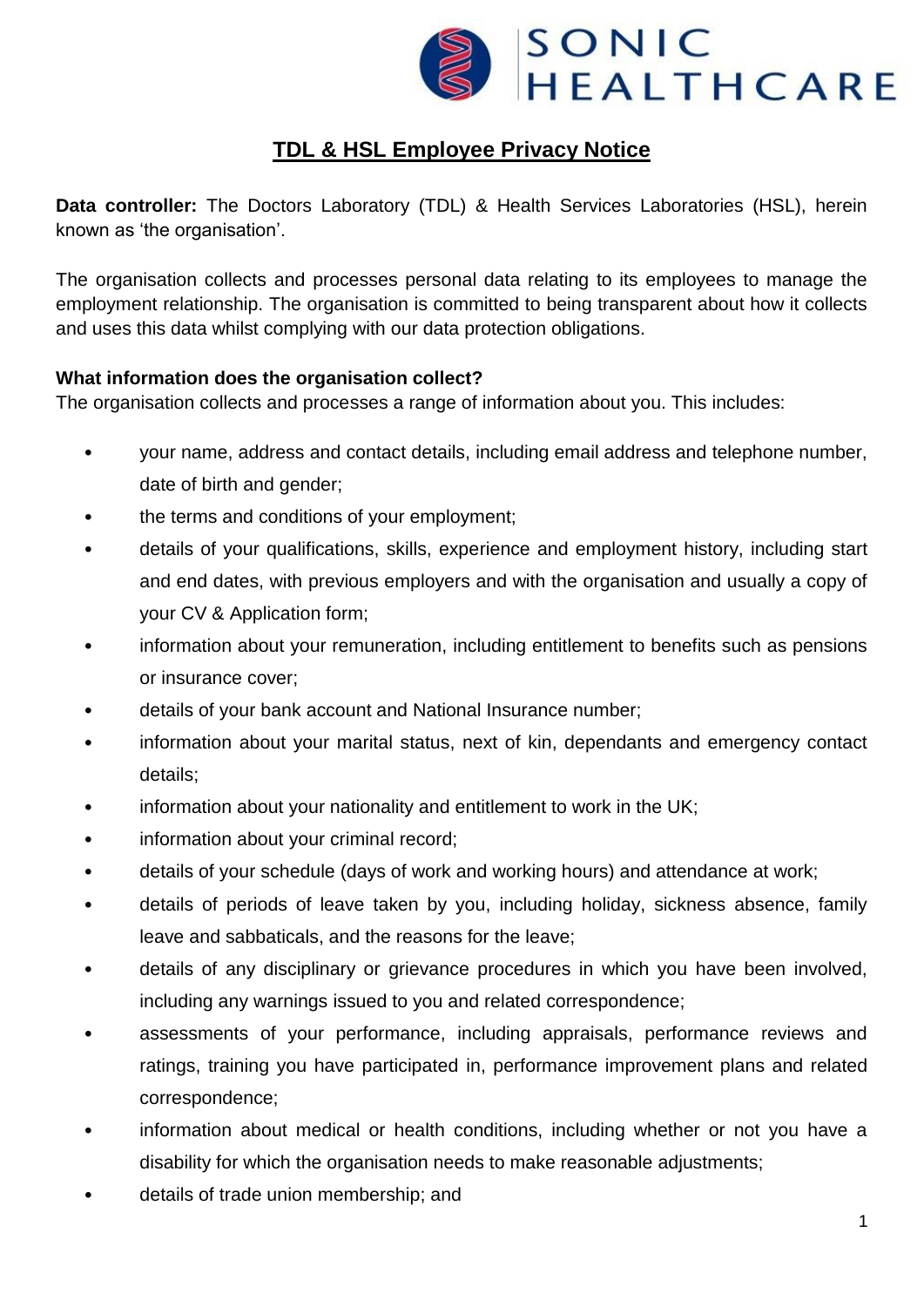• equal opportunities monitoring information, including information about your ethnic origin, sexual orientation, health and religion or belief.

The organisation collects this information in a variety of ways. For example, data is collected through application forms, CVs or resumes; obtained from your passport or other identity documents such as your driving licence; from forms completed by you at the start of or during employment (such as benefit nomination forms); from correspondence with you; or through interviews, meetings or other assessments.

In some cases, the organisation collects personal data about you from third parties, such as references supplied by former employers.

Data is stored in a range of different places, including in your personnel file, in the organisation's HR management systems and in other IT systems (including the HR database, Totara and the organisation's email system).

## **Why does the organisation process personal data?**

The organisation needs to process data to enter into an employment contract with you and to meet its obligations under your employment contract. For example, it needs to process your data to provide you with an employment contract, to pay you in accordance with your employment contract and to administer benefit, pension and insurance entitlements.

In some cases, the organisation needs to process data to ensure that it is complying with its legal obligations. For example, it is required to check an employee's entitlement to work in the UK, to deduct tax, to comply with health and safety laws and to enable employees to take periods of leave to which they are entitled.

In other cases, the organisation has a legitimate interest in processing personal data before, during and after the end of the employment relationship.

Processing employee data allows the organisation to:

- run recruitment and promotion processes;
- maintain accurate and up-to-date employment records and contact details (including details of who to contact in the event of an emergency), and records of employee contractual and statutory rights;
- operate and keep a record of disciplinary and grievance processes, to ensure acceptable conduct within the workplace;
- operate and keep a record of employee performance and related processes, to plan for career development, and for succession planning and workforce management purposes;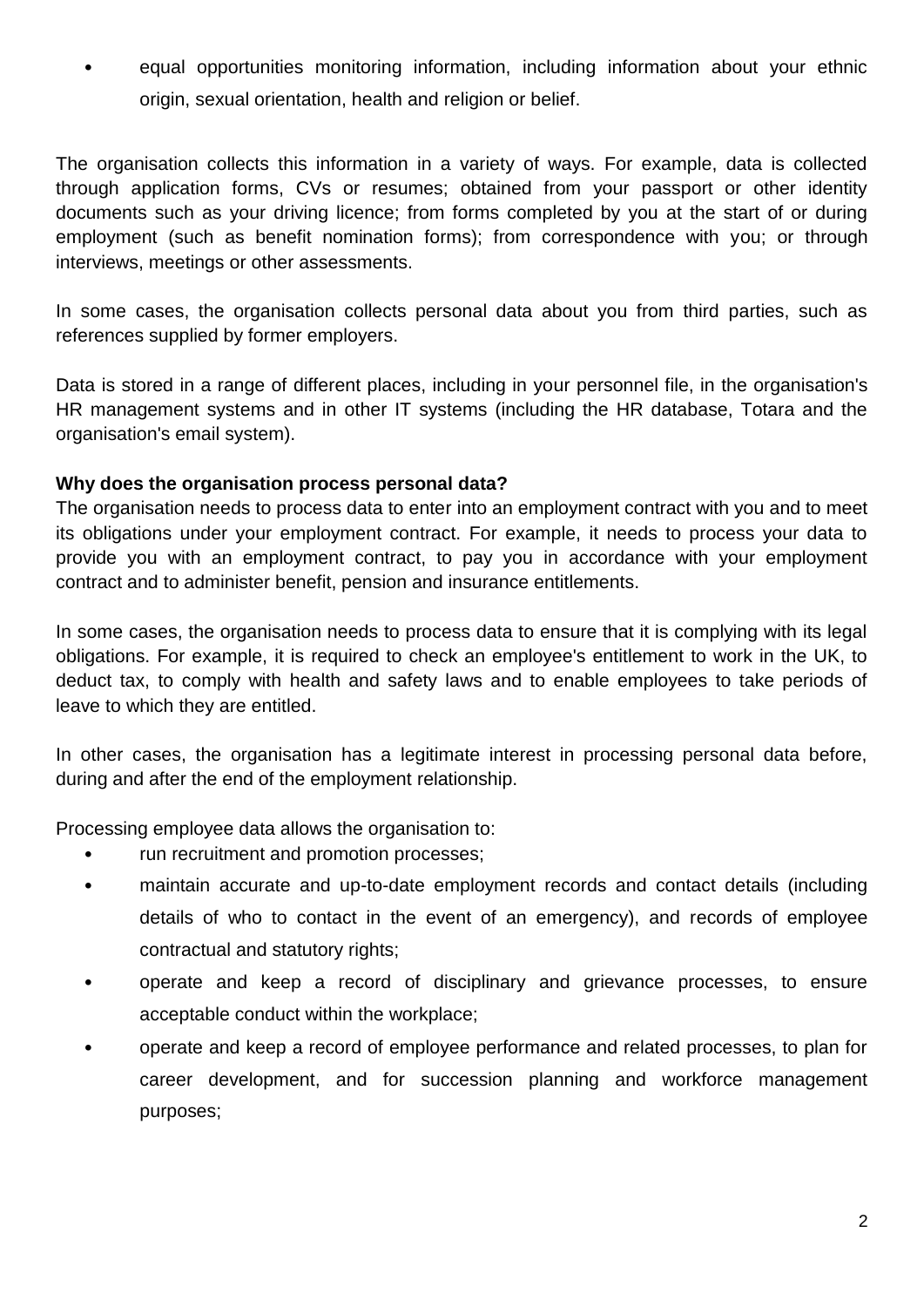- operate and keep a record of absence and absence management procedures, to allow effective workforce management and ensure that employees are receiving the pay or other benefits to which they are entitled;
- obtain occupational health advice, to ensure that it complies with duties in relation to individuals with disabilities, meet its obligations under health and safety law, and ensure that employees are receiving the pay or other benefits to which they are entitled;
- operate and keep a record of other types of leave (including maternity, paternity, adoption, parental and shared parental leave), to allow effective workforce management, to ensure that the organisation complies with duties in relation to leave entitlement, and to ensure that employees are receiving the pay or other benefits to which they are entitled;
- ensure effective general HR and business administration;
- provide references on request for current or former employees;
- respond to and defend against legal claims; and
- maintain and promote equality in the workplace.

Where the organisation relies on legitimate interests as a reason for processing data, it has considered whether or not those interests are overridden by the rights and freedoms of employees or workers and has concluded that they are not.

Some special categories of personal data, such as information about health or medical conditions, is processed to comply with industry required standards and carry out employment law obligations (such as those in relation to employees with disabilities and for health and safety purposes).

Information about trade union membership is processed to allow the organisation to deduct correctly for membership through payroll.

Where the organisation processes other special categories of personal data, such as information about ethnic origin, health or religion or belief, this is done for the purposes of equal opportunities monitoring. Data that the organisation uses for these purposes is anonymised or is collected with the express consent of employees, which can be withdrawn at any time.

Employees are entirely free to decide whether or not to provide such data and there are no consequences of failing to do so.

#### **Who has access to data?**

Your information may be shared internally, including with members of the HR and Payroll team, your line manager, managers in the business area in which you work, IT and Credit Control staff if access to the data is necessary for performance of their roles.

The organisation shares some aspects of your data with third parties in order to obtain preemployment references from other employers.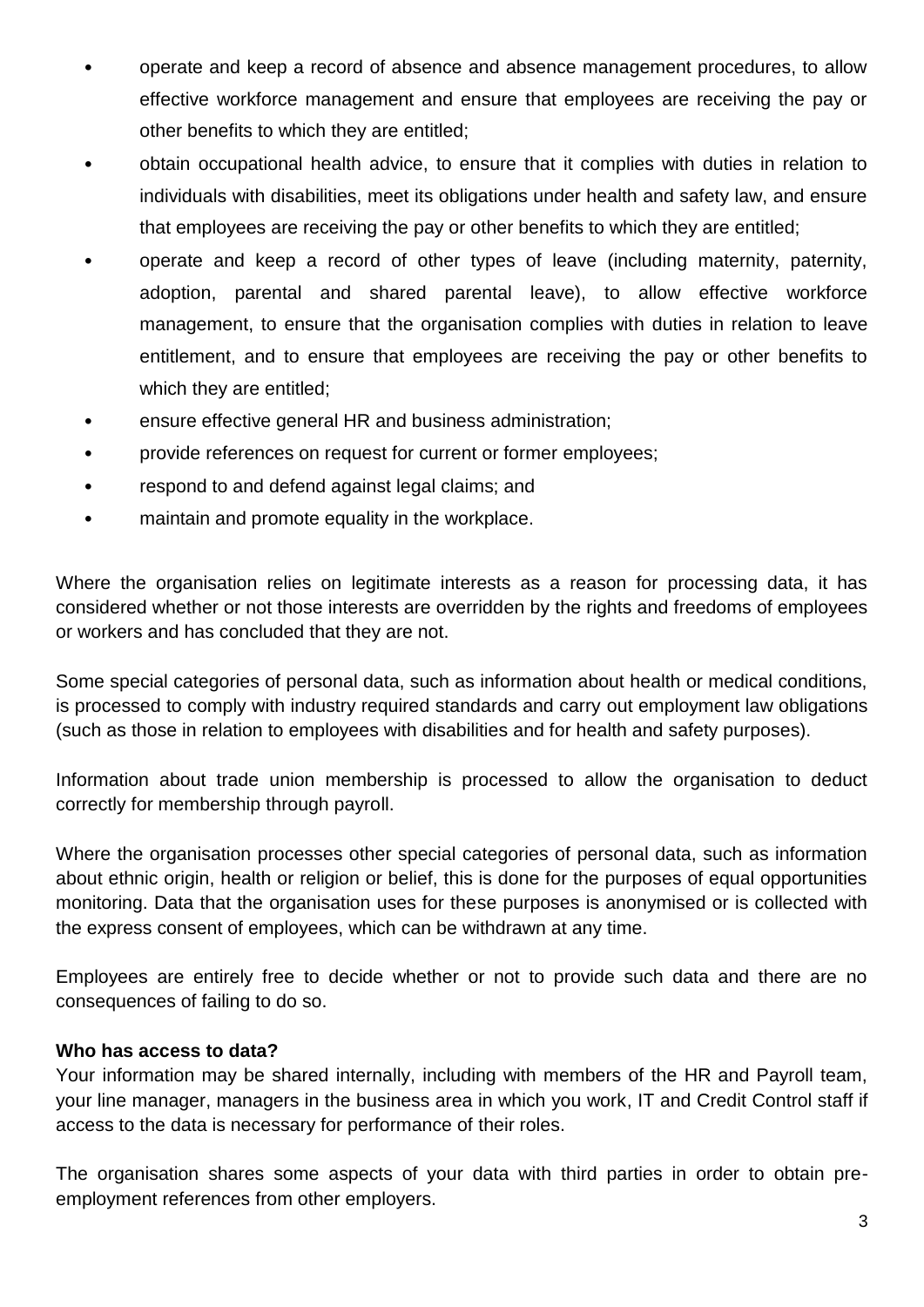The organisation also shares your data with third parties that process data on its behalf, in connection with payroll, HR database, the provision of training, the provision of benefits and the provision of occupational health services.

For the purpose of investigating any potential legal claims against the organisation, your information may be shared with our insurers in order to obtain insurance advice and services.

The organisation's HR system processes the data held on our employees. Our system provider is CoreHR who are headquartered in Ireland. We do have a strict code of confidentiality & clauses in contracts that ensures compliance with the General Data Processing Regulation and Data Protection standards. Some anonymised employee data is also shared with our parent organisation 'Sonic Healthcare', who are based in Australia.

# **How does the organisation protect data?**

The organisation takes the security of your data seriously. The organisation has internal policies and controls in place to try to ensure that your data is not lost, accidentally destroyed, misused or disclosed, and is not accessed except by its employees in the performance of their duties.

Where the organisation engages third parties to process personal data on its behalf, they do so on the basis of written instructions, are under a duty of confidentiality and are obliged to implement appropriate technical and organisational measures to ensure the security of data.

# **For how long does the organisation keep data?**

The organisation will hold your personal data for the duration of your employment. The periods for which your data is held after the end of employment are detailed in our Data Retention Policies, which can be accessed here: <http://www.tdlpathology.com/retention-policy/> (TDL) and <http://www.hslpathology.com/retention-policy/> (HSL).

# **Your rights**

As a data subject, you have a number of rights. You can:

- access and obtain a copy of your data on request;
- require the organisation to change incorrect or incomplete data;
- require the organisation to delete or stop processing your data, for example where the data is no longer necessary for the purposes of processing;
- object to processing of your data where the organisation is relying on its legitimate interests as the legal ground for processing when there is good reason to protect your personal data which overrides those legitimate interests;
- ask the organisation to stop processing data for a period of time if data is inaccurate.

If you would like to exercise any of these rights, please contact the Human Resources Department on [HR@tdlpathology.com](mailto:HR@tdlpathology.com) (For subject access requests email to: [HRdata@tdlpathology.com\)](mailto:HRdata@tdlpathology.com).